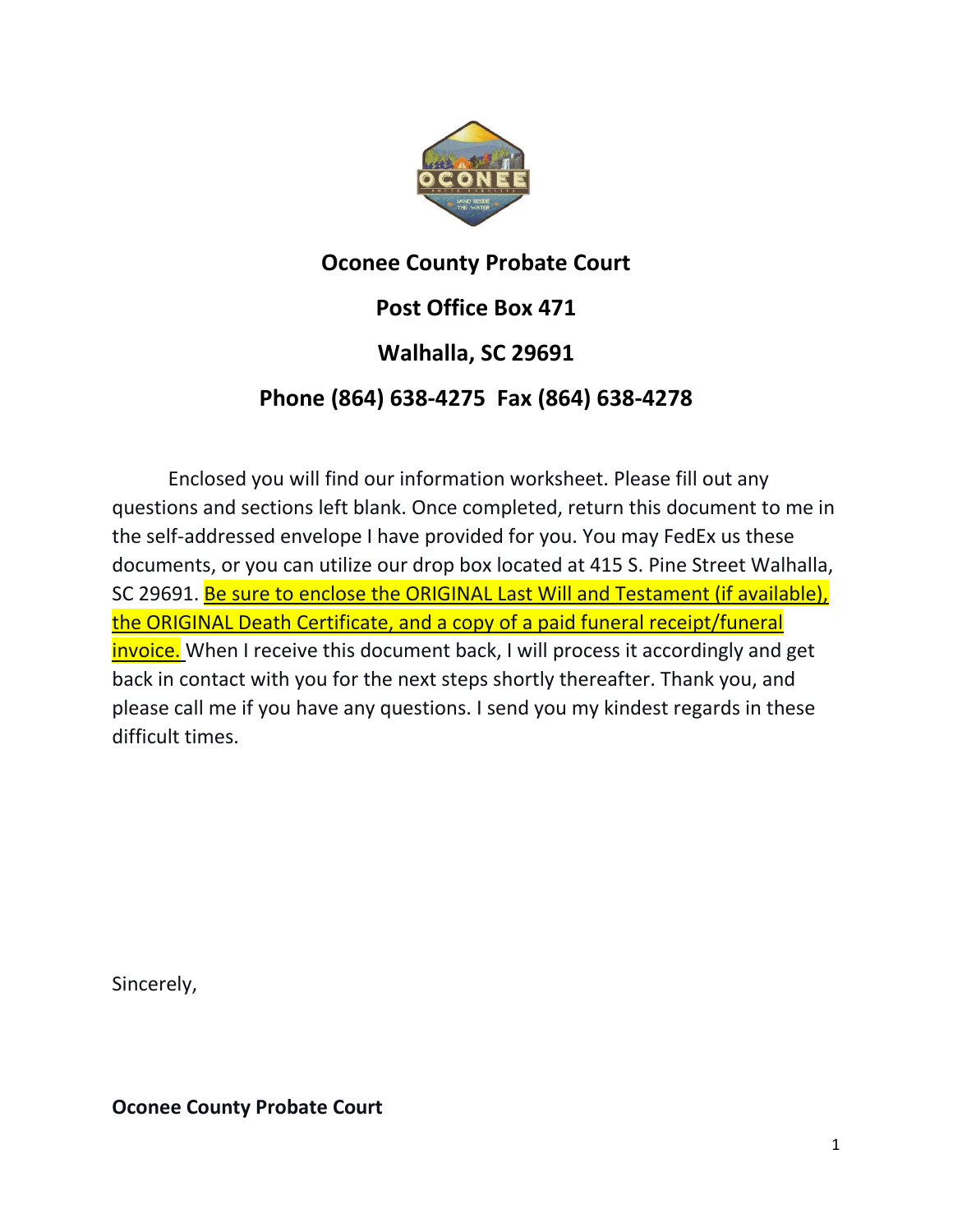Please fill out this form in its ENTIRETY in order for our court to accept it.

#### **PETITIONER'S INFORMATION:**

YOUR NAME:

YOUR ADDRESS: \_\_\_\_\_\_\_\_\_\_\_\_\_\_\_\_\_\_\_\_\_\_\_\_\_\_\_\_\_\_\_\_\_\_\_\_\_\_\_\_\_\_\_\_\_\_\_\_\_\_\_\_\_\_\_\_\_\_\_\_

PHONE #: (HOME):  $(CELL):$ 

EMAIL ADDRESS: \_\_\_\_\_\_\_\_\_\_\_\_\_\_\_\_\_\_\_\_\_\_\_\_\_\_\_\_\_\_\_\_\_\_\_\_\_\_\_\_\_\_\_\_\_\_\_\_\_\_\_\_\_\_\_\_\_\_\_\_

\*YOUR RELATIONSHIP TO THE DECEDENT: \_\_\_\_\_\_\_\_\_\_\_\_\_\_\_\_\_\_\_\_\_\_\_\_\_\_\_\_\_\_\_\_\_\_\_\_

### **DECEDENT'S INFORMATION:**

NAME OF DECEDENT: \_\_\_\_\_\_\_\_\_\_\_\_\_\_\_\_\_\_\_\_\_\_\_\_\_\_\_\_\_\_\_\_\_\_\_\_\_\_\_\_\_\_\_\_\_\_\_\_\_\_\_\_\_\_\_\_

DATE OF DEATH:

COUNTY AND STATE OF RESIDENCE OF THE DECEDENT AT THE TIME OF DEATH: \_\_\_\_\_\_\_\_\_\_\_\_\_\_\_\_\_\_\_\_\_\_\_\_\_\_\_\_\_\_\_\_\_\_\_\_\_\_\_\_\_\_\_\_\_\_\_\_\_\_\_\_\_\_\_\_\_\_\_\_\_\_\_\_\_\_\_\_\_\_\_\_\_\_\_\_

1. DID THE DECEDENT HAVE A WILL? \_\_\_\_\_\_\_\_\_YES \_\_\_\_\_\_\_\_\_\_\_\_NO

*(if yes, you MUST SUBMIT THE ORIGINAL!! The court WILL NOT accept a copy)*

2. WHO IS NAMED AS PERSONAL REPRESENTATIVE IN THE WILL?

\_\_\_\_\_\_\_\_\_\_\_\_\_\_\_\_\_\_\_\_\_\_\_\_\_\_\_\_\_\_\_\_\_\_\_\_\_\_\_\_\_\_\_\_\_\_\_\_\_\_\_\_\_\_\_\_\_\_\_\_

3. WAS THE DECEDENT MARRIED AT THE TIME OF DEATH? \_\_\_\_\_\_\_ YES \_\_\_\_\_\_\_\_NO

NAME OF SPOUSE: \_\_\_\_\_\_\_\_\_\_\_\_\_\_\_\_\_\_\_\_\_\_\_\_\_\_\_\_\_\_\_\_\_\_

PHONE NUMBER: \_\_\_\_\_\_\_\_\_\_\_\_\_\_\_\_\_\_\_\_\_\_\_\_\_\_\_\_\_\_\_\_\_\_\_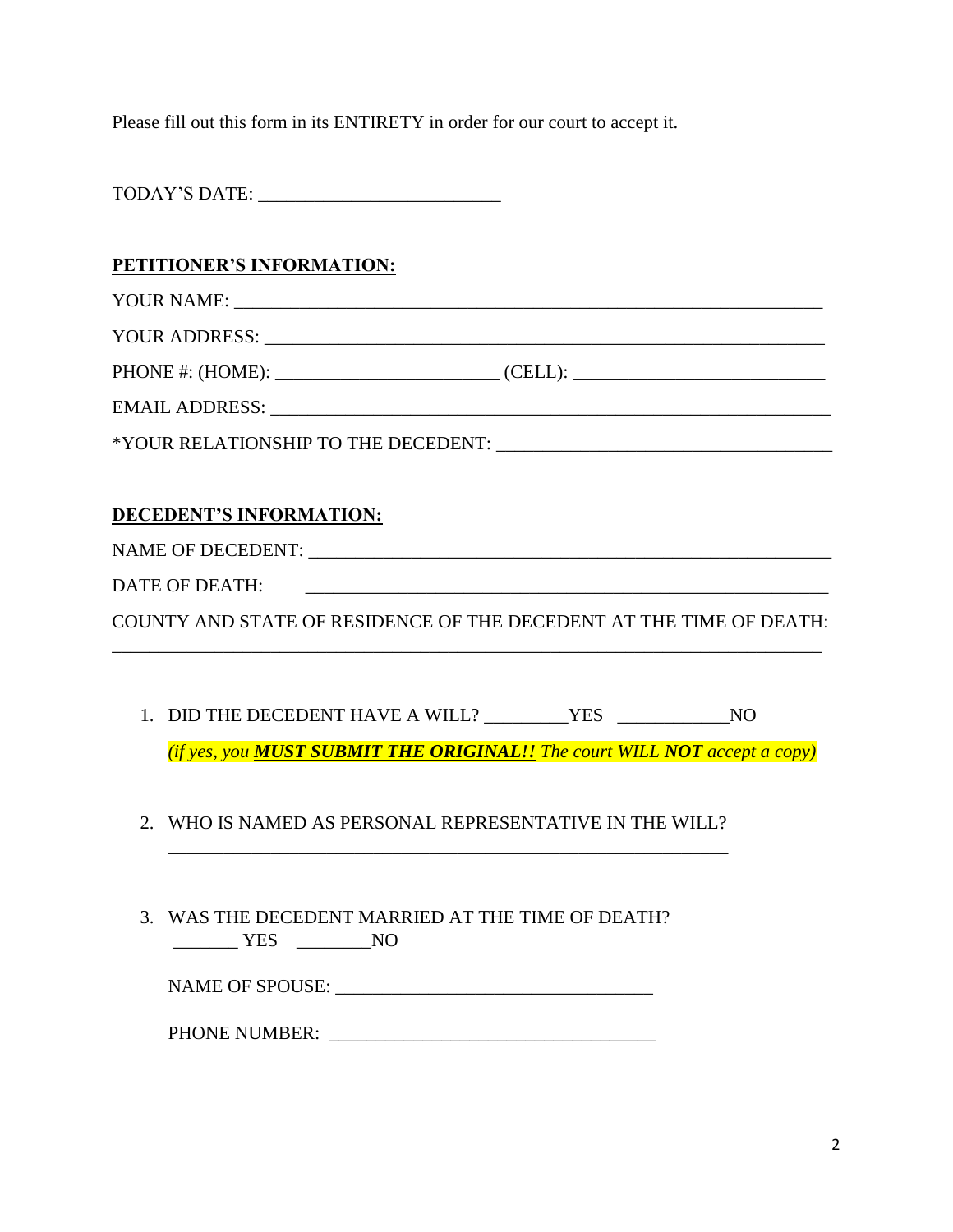#### 4. DID THE DECEDENT HAVE ANY LIVING CHILDREN? \_\_\_\_\_\_YES \_\_\_\_\_\_\_NO

(If yes, please list all children above the age of eighteen  $(18)$  below along with their current address (This includes all biological and legally adopted children.)

| ⌒<br><u>L</u> .   |  |  |
|-------------------|--|--|
| 3.                |  |  |
| 4.                |  |  |
| $\varsigma$<br>J. |  |  |

#### 5. ARE ANY OF THE LIVING CHILDREN MINORS? \_\_\_\_\_\_\_YES \_\_\_\_\_\_\_\_\_\_\_NO

(If yes, please list all minor children below with their current address (This includes all biological and legally adopted children.)

| ⌒<br>$\overline{a}$ . |  |  |
|-----------------------|--|--|
| 3.                    |  |  |
| 4.                    |  |  |
| $\leq$<br>J.          |  |  |

#### 6. DID THE DECEDENT HAVE ANY DECEASED CHILDREN? \_\_\_\_\_ YES \_\_\_\_\_\_ NO

(If yes, please list all deceased children below.)

| <u>L</u> . |  |
|------------|--|
| 3.         |  |
| 4.         |  |
| ◡          |  |

#### \*DID ANY DECEASED CHILDREN OF THE DECEDENT HAVE CHILDREN? \_YES \_NO

#### (IF YOU CHECKED YES TO QUESTION FIVE (5) PLEASE LIST THEIR CHILDREN **BELOW:**

| $\mathbf{c}$<br><u>.</u> |  |
|--------------------------|--|
| 4.                       |  |
| $\cdot$                  |  |
|                          |  |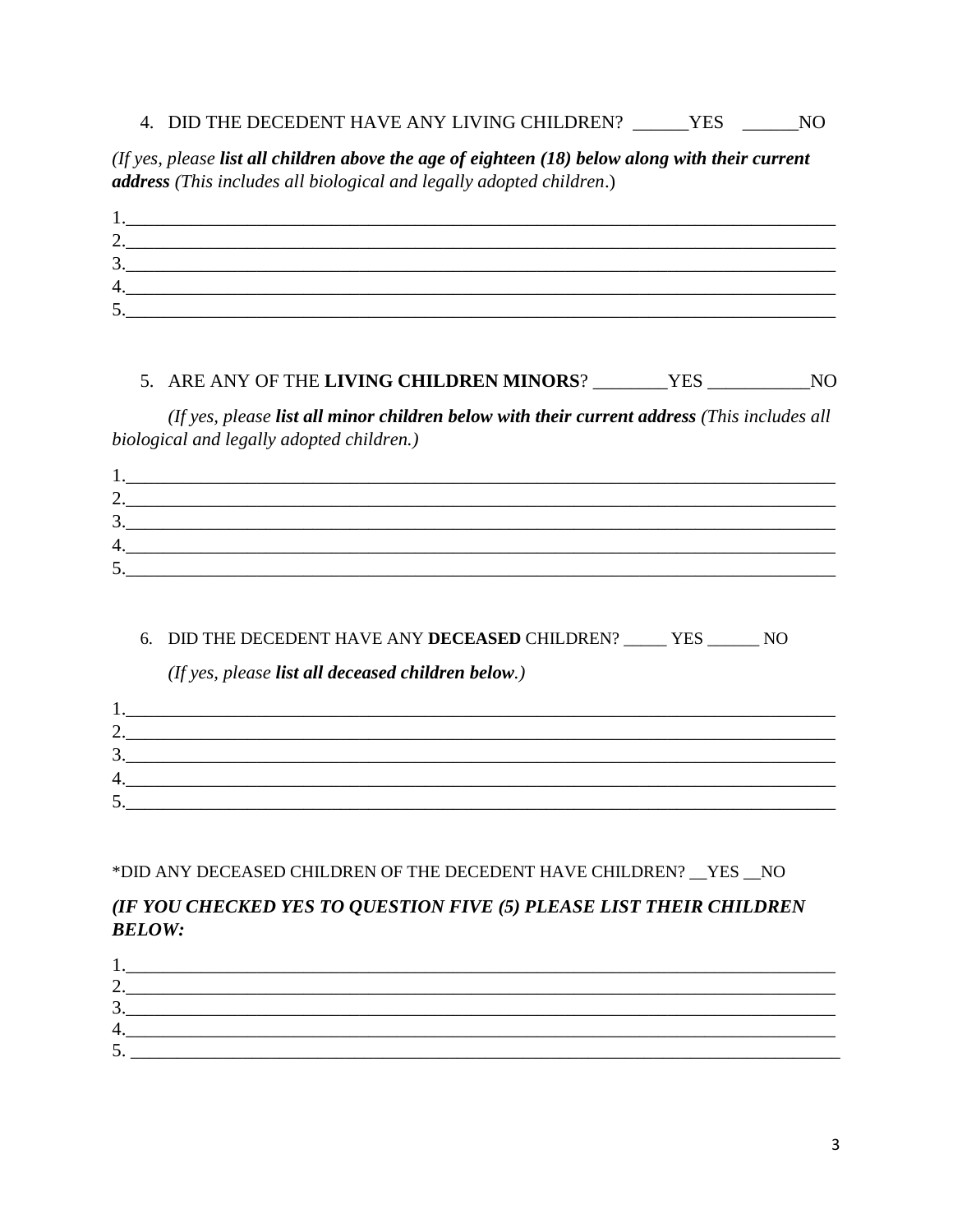## **ASSET INFORMATION:**

## *DID THE DECEDENT OWN ANY OF THE FOLLOWING:*

| 1. | REAL ESTATE? __________YES _____________NO                                                                                         |
|----|------------------------------------------------------------------------------------------------------------------------------------|
|    | (If yes, please list any and ALL property below along with the addresses.)                                                         |
|    |                                                                                                                                    |
|    | 2.                                                                                                                                 |
|    | $3.$ $\overline{\phantom{a}}$                                                                                                      |
|    |                                                                                                                                    |
|    | * If the Decedent owned property, please provide our office with a copy of the deed                                                |
|    | for each property.                                                                                                                 |
|    | IS ANY OF THE PROPERTY LISTED ABOVE CONSIDERED JOINT WITH THE RIGHTS<br>OF SURVIVORSHIP OR A LIFE ESTATE? ________YES __________NO |
|    | (If you are not sure, you can obtain this information from the property deed)                                                      |
|    | (If you answered yes, please list that property below along with the address.)                                                     |
|    |                                                                                                                                    |
|    |                                                                                                                                    |
|    | 3.                                                                                                                                 |
|    |                                                                                                                                    |
|    |                                                                                                                                    |
| 2. | BANK ACCOUNTS? _______YES _______NO                                                                                                |
|    | If yes, are the accounts joint with anyone? ___________ YES _________ NO                                                           |
|    | *(Please provide our office with the latest bank statement)                                                                        |
|    |                                                                                                                                    |
|    | 3. SAFE DEPOSIT BOX? ______YES ______NO                                                                                            |
|    |                                                                                                                                    |
|    |                                                                                                                                    |
| 4. | STOCKS OR BONDS? _______YES _______NO                                                                                              |
|    | If yes, were these transferable on death/ payable on death? _______YES _______NO                                                   |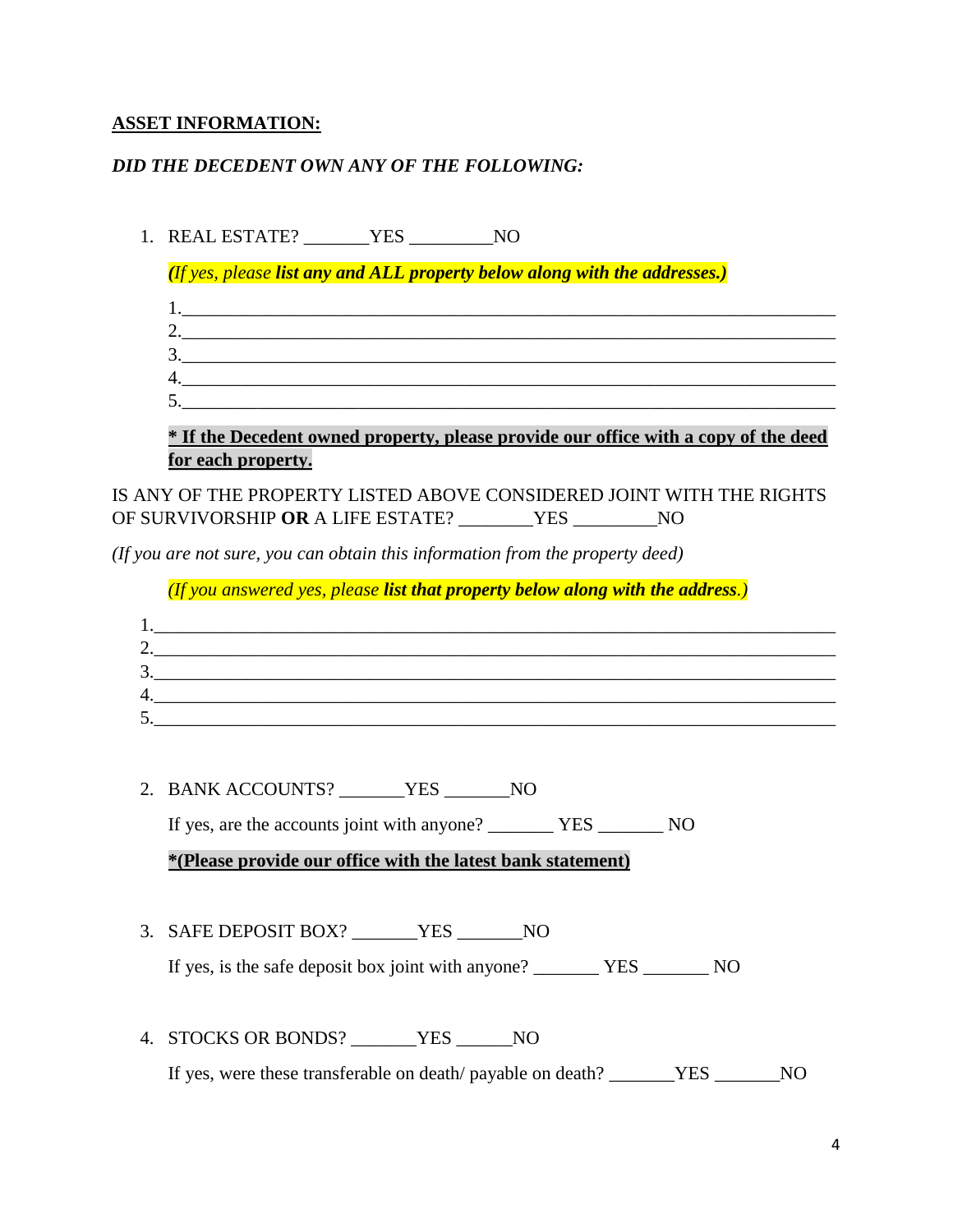5. VEHICLES? YES NO

*If yes, are the vehicles listed in the decedent's name alone? \_\_\_\_\_\_\_YES \_\_\_\_\_\_\_NO*

If the vehicle is jointly owned, please **CIRCLE** whether the title is listed: **AND / OR** in between owner's names.

6. BOATS? \_\_\_\_\_\_\_\_YES \_\_\_\_\_\_\_\_NO

*If yes, are the boats listed in the decedent name alone*? \_\_\_\_\_\_\_ YES \_\_\_\_\_\_ NO

If the boat is jointly owned, please **CIRCLE** whether the title is listed: **AND / OR** in between owner's names.

7. MOTORS? YES NO

*If yes, are the motors listed in the decedent name alone*? \_\_\_\_\_\_\_ YES \_\_\_\_\_\_ NO

If the motor is jointly owned, please **CIRCLE** whether the title is listed: **AND / OR** in between owner's names.

8. LIFE INSURANCE? \_\_\_\_\_\_\_YES \_\_\_\_\_\_\_\_\_\_\_NO

*(If yes, is this payable to the ESTATE or to a BENEFICIARY? (CIRCLE ONE)*

9. HAS THE FUNERAL BEEN PAID IN FULL? \_\_\_\_\_\_\_YES \_\_\_\_\_\_NO

*(If yes, please include a paid funeral bill receipt with this paperwork. If the funeral bill is NOT yet paid in full, please provide our office with an invoice from the funeral home)*

10. WILL THIS ESTATE BE INVOLVED IN LITIGATION? \_\_\_\_\_YES \_\_\_\_\_ NO